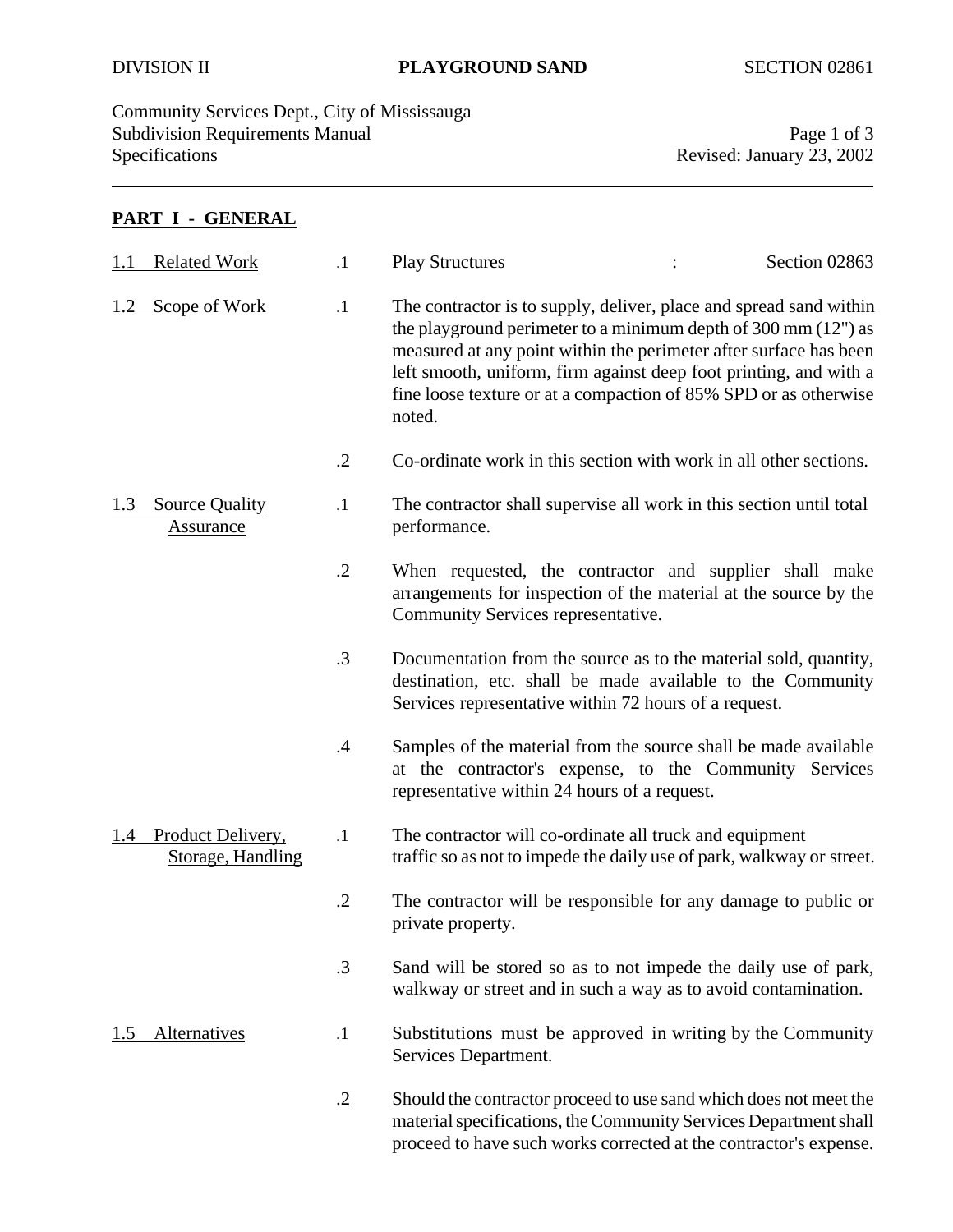DIVISION II **PLAYGROUND SAND** SECTION 02861

| Community Services Dept., City of Mississauga<br><b>Subdivision Requirements Manual</b><br>Specifications |            | Page 2 of 3<br>Revised: January 23, 2002                                                                                                                                                                                                                                                                                    |                                                                                                                                     |  |
|-----------------------------------------------------------------------------------------------------------|------------|-----------------------------------------------------------------------------------------------------------------------------------------------------------------------------------------------------------------------------------------------------------------------------------------------------------------------------|-------------------------------------------------------------------------------------------------------------------------------------|--|
| <u>Guarantee</u><br><u>1.6</u>                                                                            | $\cdot$ 1  | the City.                                                                                                                                                                                                                                                                                                                   | The contractor shall guarantee all material and workmanship for<br>a period of two years from the date of Preliminary Acceptance by |  |
| <b>PART II - PRODUCTS</b>                                                                                 |            |                                                                                                                                                                                                                                                                                                                             |                                                                                                                                     |  |
| <b>Materials</b><br>2.1                                                                                   | $\cdot$ 1  | The sand shall be a natural, washed sand of rounded particles, free<br>of fines, clay, silt, stones, or other debris. Representative type - #2<br>washed sand as produced by Franceschini Bros. of Mississauga or<br>approved equal.                                                                                        |                                                                                                                                     |  |
|                                                                                                           | $\cdot$ .2 | Sand shall meet the following gradation specifications.                                                                                                                                                                                                                                                                     |                                                                                                                                     |  |
|                                                                                                           |            | Sieve Size<br>$9.5 \text{ mm}$<br>$6.7$ mm<br>4.75 mm<br>2.36 mm<br>$1.18$ mm<br>600 um<br>300 um<br>150 um<br>75 um                                                                                                                                                                                                        | <b>Percent Passing</b><br>100<br>100<br>99.9<br>97-100<br>70-90<br>$25 - 60$<br>$5 - 25$<br>$0 - 3$<br>$0 - 1$                      |  |
| <b>Testing and Quality</b><br>2.2<br><b>Control</b>                                                       | $\cdot$    | The contractor is to supply a 1 kg. sample of the installed sand<br>plus gradation test results from an independent consultant when<br>requested by the Community Services Department.                                                                                                                                      |                                                                                                                                     |  |
|                                                                                                           | $\cdot$ .2 | If the installed sand fails the gradation test, the contractor will be<br>responsible for removing the failed sand from the site and<br>replacing it with approved City of Mississauga Playground Sand.<br>All damage to the site and park equipment, as a result of sand<br>removal, will be reinstated by the contractor. |                                                                                                                                     |  |
|                                                                                                           | .3         |                                                                                                                                                                                                                                                                                                                             | Test costs borne by the City of material found to be substandard<br>shall be charged against the contractor.                        |  |
| <b>PART III - EXECUTION</b>                                                                               |            |                                                                                                                                                                                                                                                                                                                             |                                                                                                                                     |  |
| Preparation<br>3.1                                                                                        | $\cdot$ 1  |                                                                                                                                                                                                                                                                                                                             | The playground area is to be cleared of debris.                                                                                     |  |